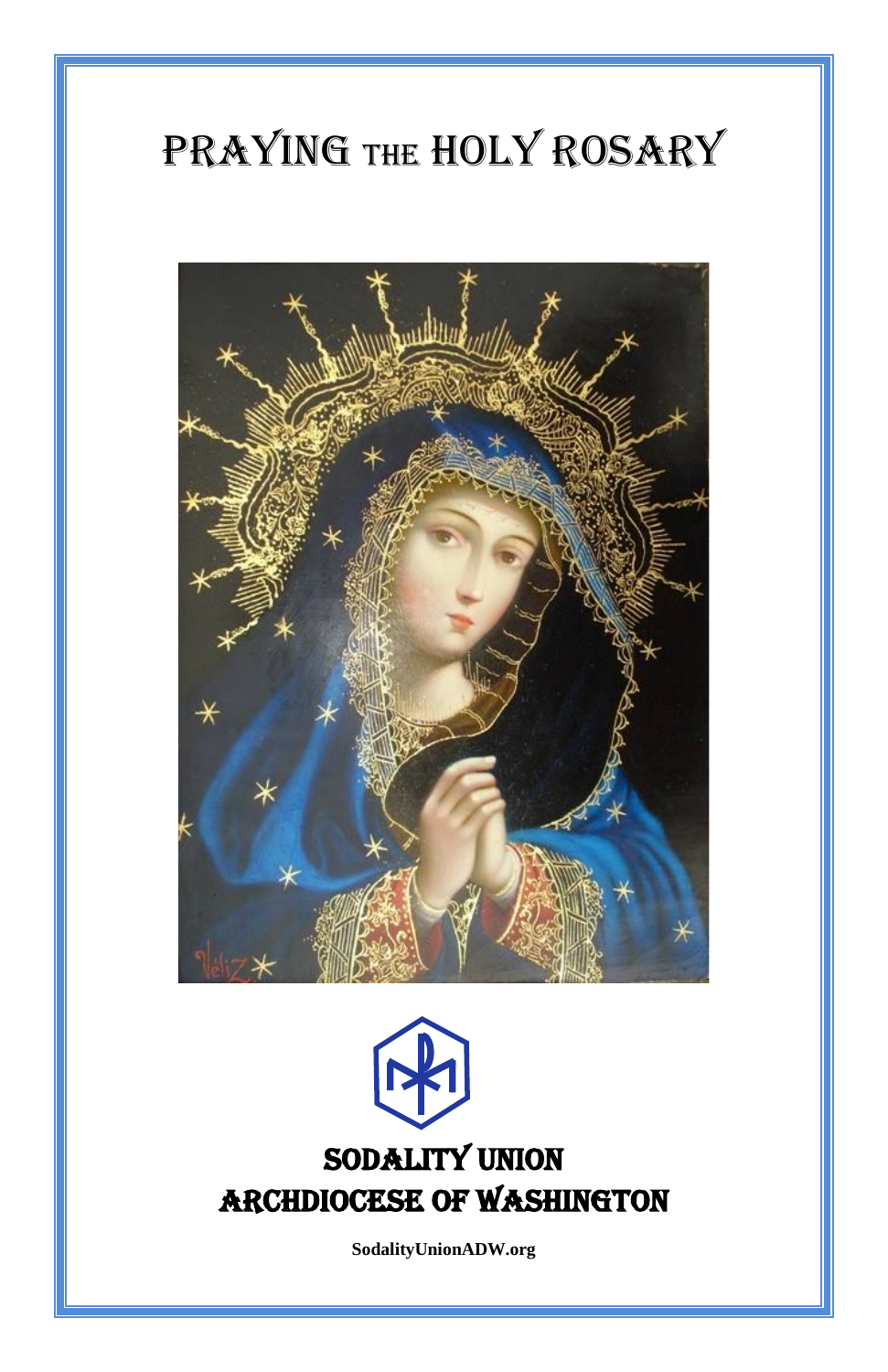## **1. While holding the crucifix make the "Sign of the Cross" and, then, recite the "Apostles Creed."**

*"I believe in God the Father Almighty, Creator of heaven and earth; and in Jesus Christ, His only Son, our Lord; Who was conceived by the Holy Spirit, born of the Virgin Mary, suffered under Pontius Pilate, was crucified, died and was buried. He descended into hell. On the third day He rose again; He ascended into heaven, and seated at the right hand of God, the Father Almighty; from there He shall come to judge the living and the dead. I believe in the Holy Spirit, the Holy Catholic Church, the communion of saints, the forgiveness of sins, the resurrection of the body, and life everlasting. Amen."*

#### **2. Recite the "Our Father" on the first large bead.**

*"Our Father, who art in heaven, hallowed be Thy name: Thy kingdom come: Thy will be done on earth as it is in heaven. Give us this day our daily bread: and forgive us our trespasses as we forgive those who trespass against us. And lead us not into temptation: but deliver us from evil. Amen."*

### **3. Recite a "Hail Mary" for an increase of faith, hope and charity on each of the three small beads.**

*"Hail Mary, full of grace, the Lord is with thee: blessed art thou among*

*women, and blessed is the fruit of thy womb, Jesus. Holy Mary, Mother of God, pray for us sinners, now and at the hour of our death. Amen."*

### **4. Recite the "Glory Be to the Father" on the next large bead.**

*"Glory be to the Father, and to the Son and to the Holy Spirit. As it was in the beginning, is now and ever shall be, world without end."*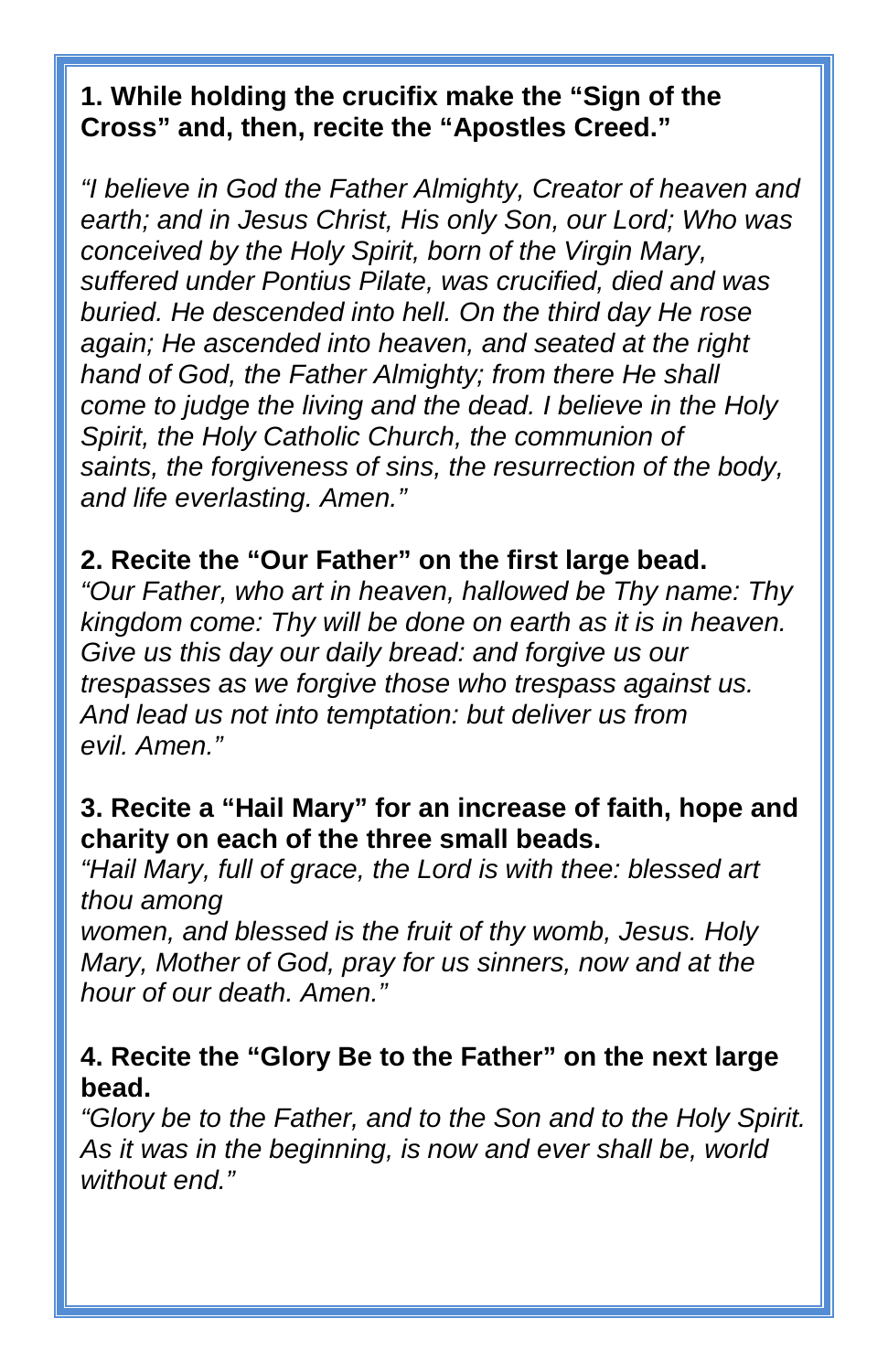**8. On the next large bead, recite the "Glory Be to the Father, "and the "Fatima prayer."**

**9. Each succeeding decade is prayed in a similar manner by recalling the appropriate mystery, reciting the** *"Our Father," "10 Hail Marys,"* **while reflecting on the mystery, the** *"Glory Be to the Father,"* **and the** *"Fatima prayer."*

**10. When the fifth mystery is completed, the Rosary is customarily concluded with the** *"Hail Holy Queen,"* **the** *"Litany of the Blessed Mother***," and the** *"***Sign of the Cross."**

*"Hail, holy Queen, Mother of Mercy! our life, our sweetness, and our hope! To thee do we cry, poor banished children of Eve; to thee do we send up our sighs, mourning and weeping in this valley, of tears.*

*Turn, then, most gracious Advocate, thine eyes of mercy toward us; and after this our exile show unto us the blessed fruit of thy womb,*

*Jesus; O clement, O loving, O sweet Virgin Mary."*

*Pray for us, O Holy Mother of God. That we may be made worthy of the promises of Christ.* 

*Let us Pray. O God, whose only begotten Son, by His life, death and resurrection, has purchased for us the rewards of eternal life, grant, we beseech Thee, that while meditating upon these mysteries of the Most Holy Rosary of the Blessed Virgin Mary, we may imitate what they contain and obtain what they promise, through the same Christ Our Lord. Amen.*

*May the Divine assistance remain with us and May the Souls of the faithfully departed, through the mercy of God, rest in Peace, Amen.* 

*Our Lady Queen of Peace, Pray for Us.*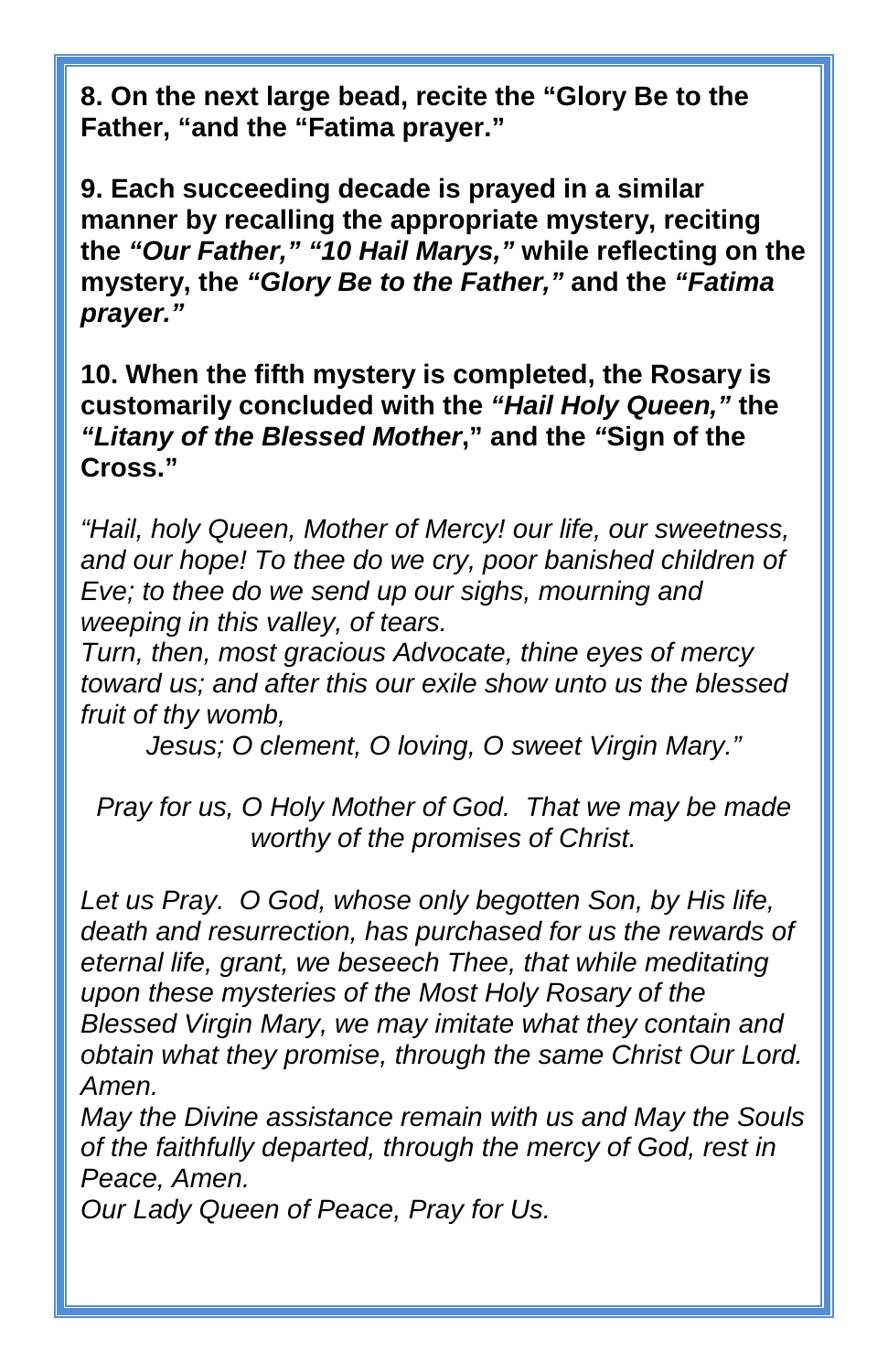## **5. Recite the Fatima Prayer "O my Jesus" on the large bead.**

*"O my Jesus, forgive us our sins, save us from the fires of hell, and lead all souls to Heaven, especially those in most need of Your Mercy."*

**6. Recall the first Rosary Mystery and recite the "Our Father" on the large bead.**

#### **7. On each of the adjacent 10 small beads** *(or decade)*  **recite a** *"Hail Mary"* **while reflecting on the mystery: The Five Joyful Mysteries (Monday & Saturday)**

- *1. The Annunciation: Humility.*
- *2. The Visitation: Charity.*
- *3. The Birth of Our Lord: Poverty or detachment from the world.*
- *4. The Presentation of Our Lord: Purity of heart, obedience.*
- 5. *The Finding of Our Lord in the Temple: Piety.*
- **The Five Sorrowful Mysteries (Tuesday & Friday)**
- *1. The Agony in the Garden: Contrition for our sins.*
- *2. The Scourging at the Pillar: Mortification of our senses.*
- *3. The Crowning with Thorns: Interior mortification.*
- *4. The Carrying of the Cross: Patience under crosses.*
- 5. *The Crucifixion and Death of Our Lord.* **The Five Glorious Mysteries (Wednesday & Sunday)**
- *1. The Resurrection: Conversion of heart.*
- *2. The Ascension: A desire for heaven.*
- *3. The Coming of the Holy Spirit:The Gifts of the Holy Spirit.*
- *4. The Assumption of our Blessed Mother into Heaven.*
- 5. *The Coronation of our Blessed Mother: Eternal happiness.* **The Five Luminous Mysteries (Thursday)**
- *1. The Baptism in the Jordan.*
- *2. The Wedding at Cana.*
- *3. The Proclamation of the Kingdom.*
- *4. The Transfiguration.*
- *5. The Institution of the Eucharist.*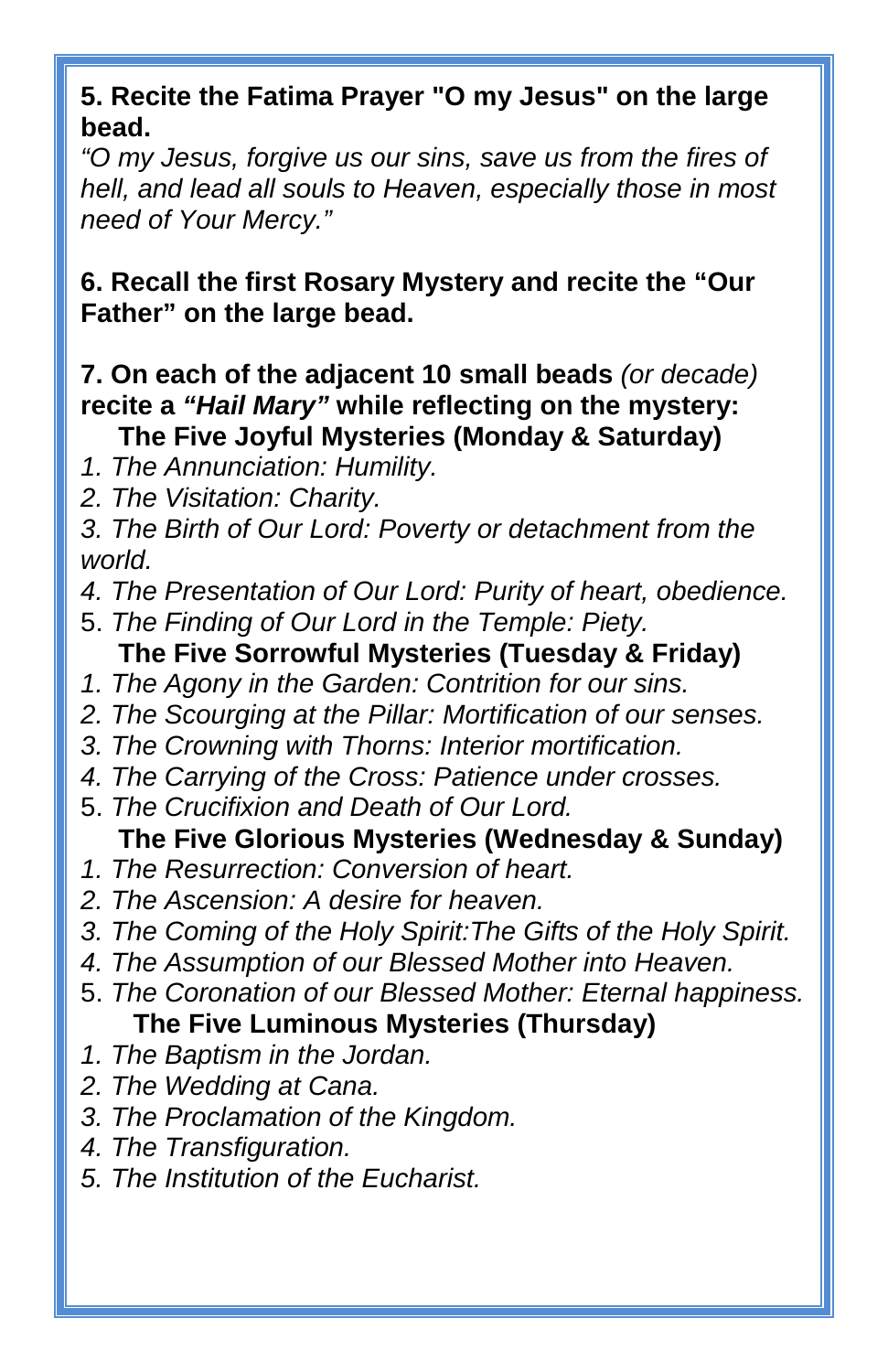